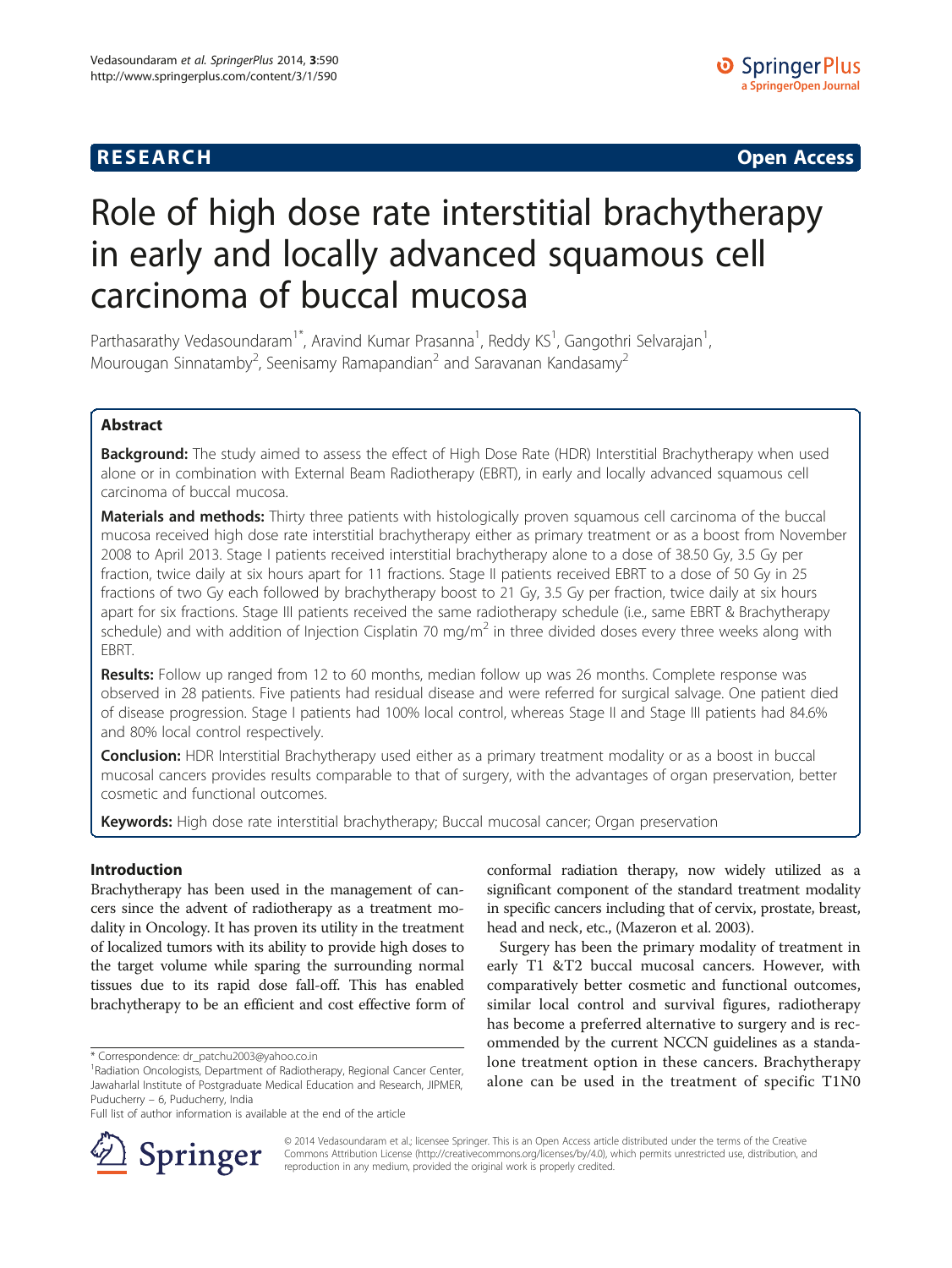<span id="page-1-0"></span>cancers of buccal mucosa (Ballonoff et al. [2006](#page-6-0); Palme et al. [2004;](#page-7-0) Pernot et al. [1995](#page-7-0)).

Though Surgery with post-operative radiotherapy has been standard approach for locally advanced head and neck cancers, concurrent chemotherapy with radiotherapy can be an alternative according to recent NCCN guidelines 2014, but the role of brachytherapy boost is yet to be defined. EBRT with HDR brachytherapy boost has been shown to provide better local control rates compared to external beam radiation alone in locally advanced oral cavity cancers (Donath et al. [1995\)](#page-6-0). Also, concurrent chemo radiation with Injection Cisplatin has proven its superiority over radiotherapy alone in locally advanced head and neck cancers (Studer et al. [2007](#page-7-0)). However, very few studies have utilized concurrent chemo radiation with brachytherapy boost in these situations.

Various forms of brachytherapy applications including interstitial implants, stents, and molds have been used to treat buccal mucosal cancers (Friedrich et al. [1995;](#page-6-0) Yoden et al. [1999;](#page-7-0) Ngan et al. [2005\)](#page-7-0). Most of the earlier studies in these cases have been done using Low Dose Rate (LDR) brachytherapy (Conill et al. [2007\)](#page-6-0). In this study HDR brachytherapy with Iridium 192 source, remotely after loaded via flexible catheters implanted interstitially in the tumor was used. The purpose of this study was to investigate the utility and benefit of brachytherapy with or without EBRT as the sole modality of treatment in early buccal mucosal cancers and as a part of concurrent chemo radiation in locally advanced tumors, in Indian patients.

#### Materials and methods

The study included 33 patients with histologically proven squamous cell carcinomas of the buccal mucosa who attended the outpatient department of the Regional Cancer Centre in Jawaharlal Institute of Postgraduate Medical Education & Research (JIPMER) Hospital, Puducherry, from November 2008 to April 2013. Of these, 19 were males and 14 females, with ages ranging from 39 to 65 years (Mean – 52.85 years). Only patients with T1-T3/N0-N1 stage cancers and ECOG performance scores with 0,1or 2 were recruited for the study. Table 1 shows a summary of the patient profiles according to age, gender, performance status, habits, tumor stage and growth pattern.

Complete staging workup including thorough physical examination, biopsy of the primary site, Fine Needle Aspiration Cytology (FNAC) of clinically identified lymph nodes, Chest X-ray, Contrast Enhanced Computed Tomography (CECT) scan of head and neck if needed, and baseline blood counts and biochemistry were done for all the patients. Anesthetic fitness was obtained for the brachytherapy procedure. All patients were staged using American Joint Committee on Cancer (AJCC) - 7<sup>th</sup> Edition

## Table 1 Patient's profile

| <b>Distribution</b>          | <b>Number</b>               | Percent |
|------------------------------|-----------------------------|---------|
| Number of patients           | 33                          |         |
| Age group (in years)         | Range: 39 to 65, Mean-52.85 |         |
| Male                         | 19                          | 57.57   |
| Female                       | 14                          | 42.42   |
| <b>Habits</b>                |                             |         |
| Tobacco chewing              | 21                          | 63.63   |
| Smoking                      | 18                          | 54.54   |
| Alcohol                      | 11                          | 33.33   |
| Betel nut chewing            | 21                          | 63.63   |
| None                         | $\overline{2}$              | 6.06    |
| Tumor growth characteristics |                             |         |
| Infiltrative disease         | 17                          | 51.51   |
| Proliferative disease        | 13                          | 39.39   |
| <b>Both</b>                  | 3                           | 9.09    |
| Disease status and treatment |                             |         |
| T1 Disease                   | 5                           | 15.15   |
| T <sub>2</sub> Disease       | 16                          | 48.48   |
| T3 Disease                   | 12                          | 36.36   |
| N <sub>0</sub>               | 28                          | 84.84   |
| N <sub>1</sub>               | 5                           | 15.15   |
| Stage 1                      | 5                           | 15.15   |
| Stage II                     | 13                          | 39.4    |
| Stage III                    | 15                          | 45.45   |
| <b>EBRT</b>                  | 13                          | 39.39   |
| <b>CCRT</b>                  | 15                          | 45.45   |

Abbreviations: EBRT External beam radiotherapy, CCRT Concurrent Chemo Radiotherapy.

recommendations and treatments provided accordingly (Sobin et al. [2009](#page-7-0)).

#### Treatment protocol, planning and implementation

Primary brachytherapy alone was considered for treatment in five patients with Stage I disease. They received interstitial brachytherapy at a dose of 3.5 Gy per fraction, two fractions per day at six hours apart for 11 fractions, to a total dose of 3850 cGy. 13 patients with Stage II disease received EBRT and brachytherapy boost, EBRT was delivered to a dose of 50 Gy in 25 fractions of two Gy each, five fractions per week for 5 weeks. Brachytherapy boost dose was 21 Gy given in six fractions of 3.5 Gy each, twice daily at 6 hours apart, given within two to four weeks of EBRT. 15 patients with Stage III disease received the same radiation treatment schedule i.e., EBRT was delivered to a dose of 50 Gy in 25 fractions of two Gy each, five fractions per week for 5 weeks. Brachytherapy boost dose was 21 Gy given in six fractions of 3.5 Gy each, twice daily at 6 hours apart, given within two to four weeks of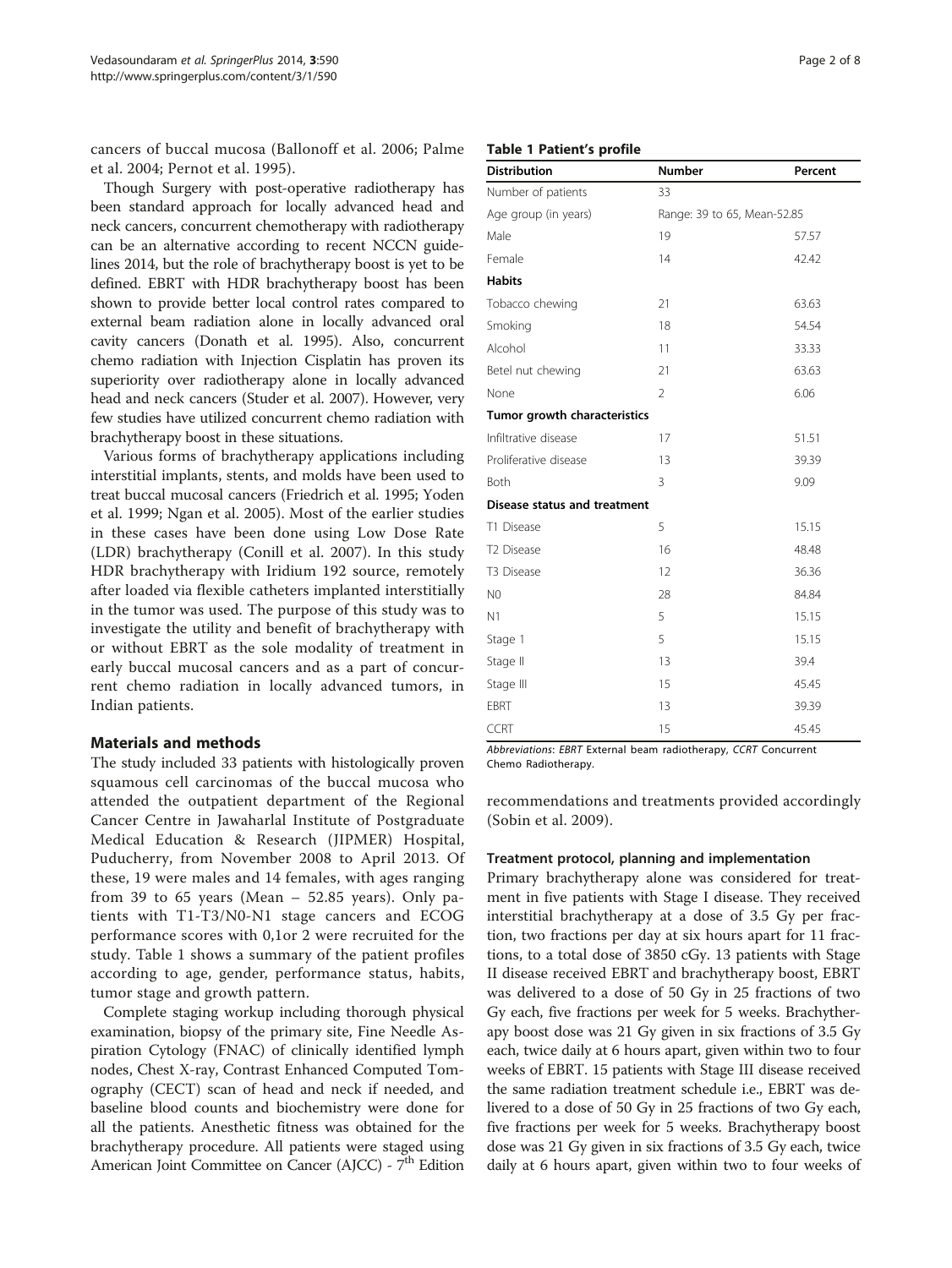EBRT with addition of two cycles of Injection Cisplatin at 70 mg/m<sup>2</sup> in three divided dose, three weeks apart, concurrently with EBRT. Node positive patients received brachytherapy boost for dose of 21Gy in 6 fractions.

For external beam radiation all patients were positioned supine, immobilized with head rest and thermoplastic mask. Simulation was done in Varian Acuity 2-D simulator. Radiation was delivered by conventional 2-D technique with antero-lateral wedged pair fields using 6MV photons, in Clinac600C Linear Accelerator.

After proper evaluation, brachytherapy procedure was done under general anesthesia. Flexible catheters were placed as double plane implant. A non-contrast planning CT scan of the implanted region with one millimeter thick slices was taken on the second day after the procedure using Somatom Spirit (Siemens) CT. The images were then transferred to the treatment planning systems, either Brachy Vision (Varian Medical Systems, Palo Alto, CA) or Oncentra Master Plan (Nucletron, BV). The Clinical Target Volume (CTV) was delineated and the applicators reconstructed. A reference point was inserted at the tip of all the applicators. Dose optimization was done by adjusting dwell times in individual dwell positions to ensure that at least 90 percent of the CTV received the prescribed dose. AAPM TG-43 formalism was used to generate the dose distributions. Cumulative Dose Volume Histogram (DVH) was used to study the dosimetric parameters.

#### Follow-up

Patients were followed up every 2 months in the first year, every 3 months in the second year and every 4 months thereafter, for a period of 12 months to 60 months.

## Statistical analysis

Profile of baseline characteristics and stage and treatment based patient distributions are presented as frequencies and percentages. Dose parameters are expressed as means. Subgroup analysis of treatment outcomes were done with Pearson's Chi square test and Fisher's exact test. Analysis of dose parameters and toxicities was done using Binary Logistic regression analysis and Spearman's correlation test. 5% level of significance was used for all statistical tests and a p-value of < 0.05 was considered statistically significant. SPSS software (version 20) was used for the analysis.

## Ethical considerations

Informed consent was obtained from all participants after proper explanation of the treatment procedure in their vernacular language. Ethical clearance was obtained from competent authority.

Ethical committee clearance was obtained vide number SEC/2011/4/101, approved on 30/11/2011.

## Results

A total of 33 patients were recruited for the study from November 2008 to April 2013. The baseline characteristics are summarized in Table [1](#page-1-0).

There were five patients (15.15%) with Stage I disease, 13 patients (39.4%) with Stage II and 15 (45.45%) with Stage III disease. Five patients (15.15%) had node positive (N1) disease. 13 patients (39.39%) with Stage II received external beam radiation and brachytherapy boost. 15 patients (45.45%) with Stage III disease received external beam radiation and brachytherapy boost with Injection Cisplatin 70 mg/m<sup>2</sup> given concurrently with external beam radiation. 31 patients (94%) had one or more of these habits including alcohol intake

Table 2 shows the overall outcome of the treatment. 28 patients (84.84%) had complete response. Figures [1](#page-3-0), [2,](#page-3-0) [3, 4](#page-4-0) and [5](#page-5-0) shows the pretreatment evaluation, treatment and post treatment follow-up of one patient; who is disease free till date. Five patients (15.15%) had residual disease. All patients with residual disease were referred to surgical oncology department for salvage surgery. Four patients had good salvage surgery and had no further events during the follow-up period. One patient progressed after surgery and was given palliative chemotherapy with Injection Cisplatin and Paclitaxel. But the disease progressed and ultimately the patient succumbed to the disease.

Table [3](#page-5-0) shows the local response rates in relation to the disease Stage. 5/5 patients (100%) with Stage I disease had complete response. Rates of complete responses were lower with Stage II and Stage III diseases but the differences among the groups were not statistically significant. Sub group analysis showed no statistically significant difference in treatment outcomes with respect to gender, disease growth characteristics or patient's habits like smoking, tobacco chewing, betel chewing, etc.,.

Table [4](#page-6-0) displays the means of various Brachytherapy indices. Coverage Index (CI), Dose Homogeneity Index (DHI), Dose-Non uniformity Ratio (DNR), Conformal Index (COIN), External Volume Index (EVI) were calculated to know about the CTV coverage of implant and to assess the effect of these indices on local control and toxicities related to brachytherapy boost. The above indices did not show any statistically significant differences

### Table 2 Overall treatment outcome

| <b>Distribution</b>               | <b>Number</b> | Percent |
|-----------------------------------|---------------|---------|
| Complete response                 | 28            | 84.84   |
| Residual disease                  | 5             | 1515    |
| Expired due to cancer progression |               | 3.03    |
| Expired (Total)                   |               | 3.03    |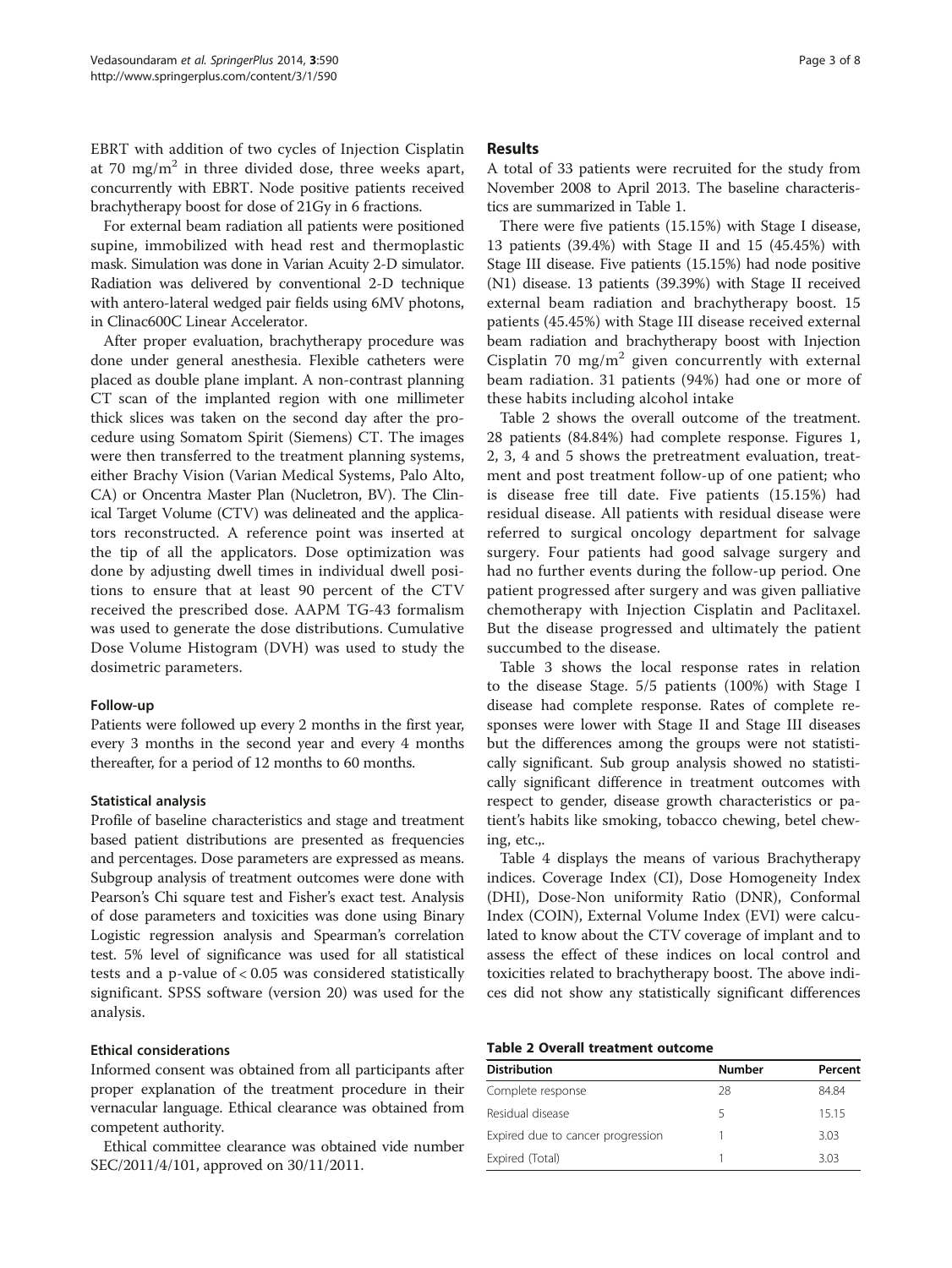<span id="page-3-0"></span>

in local control based on Logistic regression analysis and Spearman's correlation.

Brachytherapy indices like Coverage Index (CI), Dose Homogeneity Index (DHI), Dose-Non uniformity Ratio (DNR), Conformal Index (COIN) and External Volume Index (EVI) were calculated in this study and compared with the reference dose (Feuvret et al. [2006;](#page-6-0) Kehwar et al. [2008](#page-6-0)). These indices rely on 3D image-based approach and volume based optimization. In this study Clinical Target Volumes were contoured and dose was prescribed to the isodose covering the target (Mazeron et al. [2009\)](#page-7-0).

Clinical Target Volume covered by 200%, 150%, 100% and 90% of isodoses did not show any statistically significant differences in local control based on Logistic regression analysis and Spearman's correlation.

Tables [5](#page-6-0) shows the various acute and late toxicities observed in these patients. Toxicities where graded using Radiation Therapy Oncology Group (RTOG) criteria (Cox

et al. [1995](#page-6-0)). Acute mucositis and skin reactions were the most common acute radiation toxicities which occurred in approximately 80% of the patients. There was one grade 3 skin reaction which required a brief treatment interruption. Acute nausea and vomiting were observed in about 40% and 24% of patients respectively, commonly in patients on concurrent chemo radiation. Only one patient had soft tissue necrosis.

## **Discussion**

With invention of newer technologies and highly conformal dose delivery, modern radiotherapy has set a high standard for the management of oral cavity cancers. The ability to preserve normal anatomy and provide better cosmetic and functional outcomes has made radiotherapy an effective alternative to surgery, which has been the gold standard for management of both early and locally advanced oral cavity cancers from time immemorial (Matsui et al. [2007](#page-6-0)). Three Dimensional Conformal

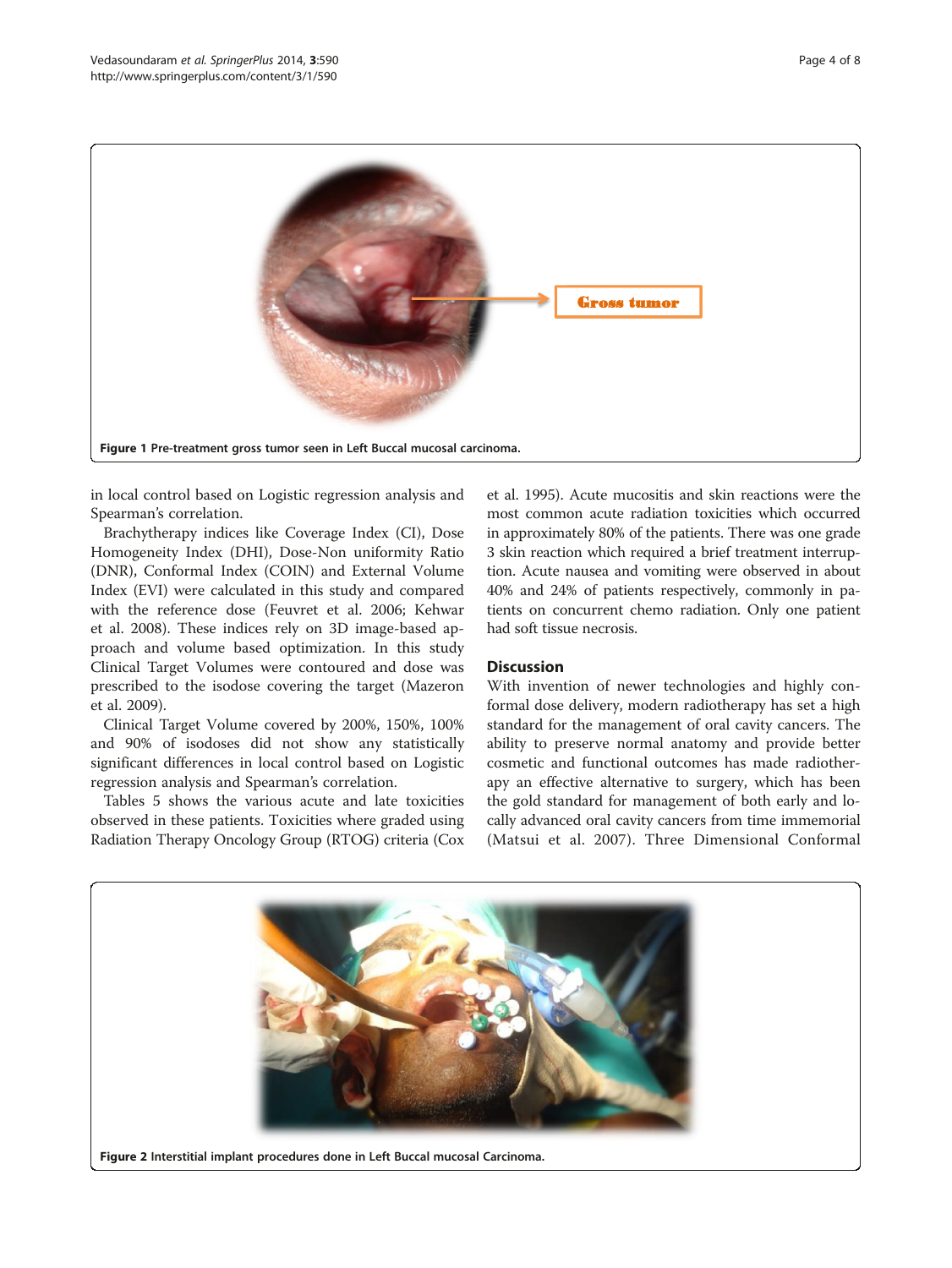<span id="page-4-0"></span>

radiotherapy (3D CRT) and Intensity Modulated Radiotherapy (IMRT) have made possible higher dose delivery with curative intent to the tumor, with acceptably lower doses to normal organs and critical structures in its neighborhood (Studer et al. [2007\)](#page-7-0). However, higher costs and complexity in planning and treatment delivery have precluded their widespread adoption, especially in third world nations, where cost effectiveness and ease of implementation are the need of the hour (Nijdam et al. [2008\)](#page-7-0).

Brachytherapy has proven itself indispensable in the management of specific cancers like cancer cervix and oral cavity cancers over the decades, as a primary modality or as a boost. Its lower cost and simplicity, coupled with its ability to provide high localized dose with rapid dose fall off has made it an excellent tool to provide conformal therapy in these cancers, with minimal side effects compared to EBRT. A study by Sresty et al. ([2010](#page-7-0)) showed that interstitial brachytherapy conferred more dose homogeneity when compared with IMRT and lesser dose to critical structures. Also planning time was much less for most cases. It concluded that interstitial brachytherapy was an ideal option for high dose delivery exclusively to the primary tumor volume, while limiting the risk of severe xerostomia or trismus.

From the present study we can infer that HDR Interstitial brachytherapy alone is a viable option for management of small localized buccal mucosal cancers. Five patients with T1N0 tumors were treated with HDR brachytherapy alone to a dose of 38.50 Gy and all of them had complete response at the end of treatment and continued progression free throughout the follow up period.

The extent of the primary lesion and the presence of nodal disease were found to have an impact on the local control. Patients with Stage I disease had 100% local control whereas Stage II and III patients had 84.6% and 80% local control respectively. This outcome is similar to other published results (Hiratsuka et al. [1997](#page-6-0); Shear et al. [1976](#page-7-0)). Survival following primary surgery for oral cancer showed similar statistics (Simon et al. [2009\)](#page-7-0).

Most of the published literatures in interstitial brachytherapy for oral cavity cancers were based on LDR and manual after loading techniques (Conill et al. [2007\)](#page-6-0). With the recent advances in 3D image based techniques, the possibility of accurate delineation of the target volumes

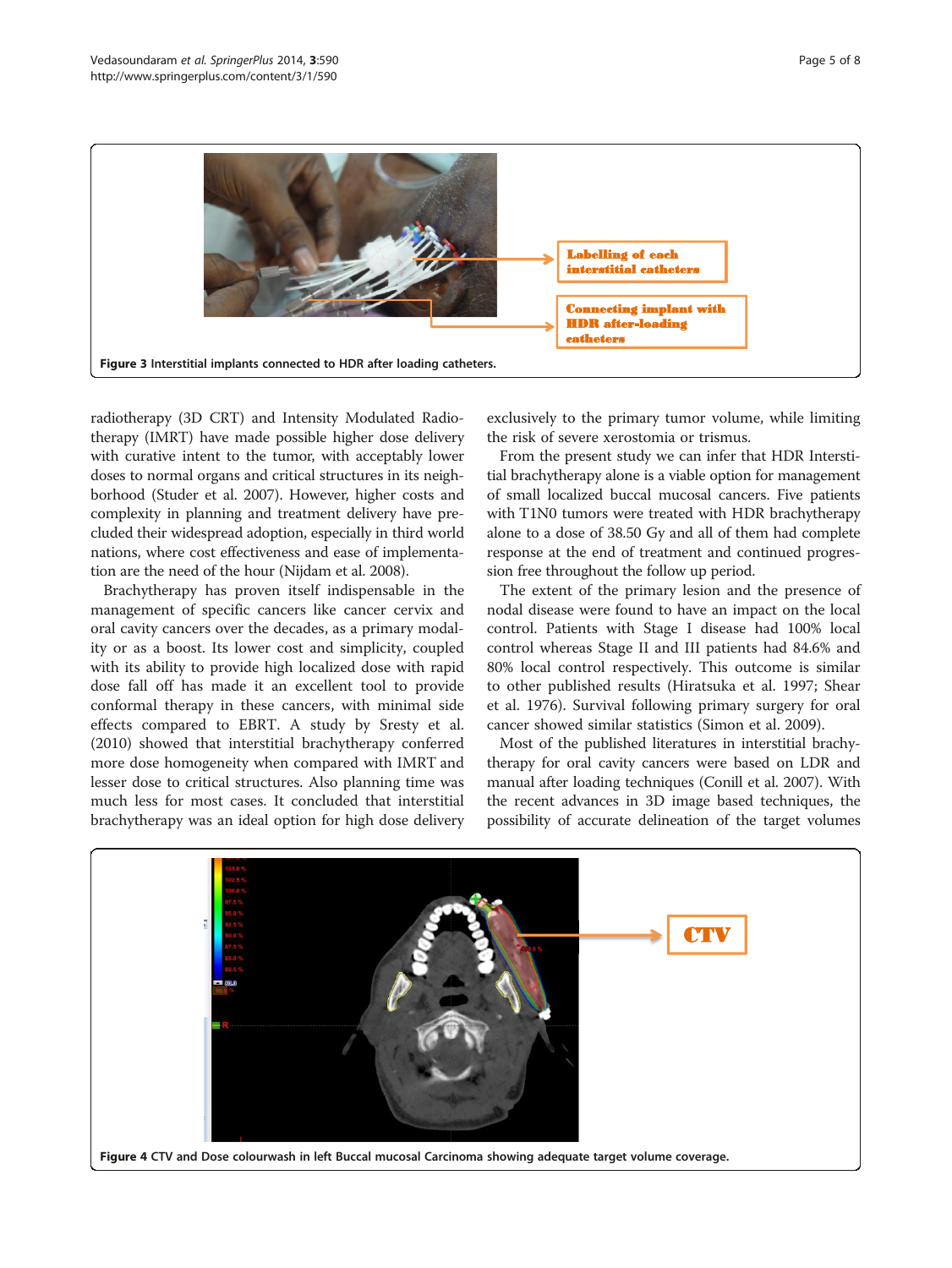<span id="page-5-0"></span>

and optimization of dose distributions have made HDR brachytherapy much safer to patients and disease control better (Harrison [1997](#page-6-0); Strnad [2004](#page-7-0)).

According to the American Brachytherapy Society recommendations Coverage Index of 1, Dose Homogeneity Index of more than 0.75 and External Volume Index of zero  $(EVI = 0)$  should be achieved with more than 90% of dose delivered to >90% target volume. Nag et al. ([2001](#page-7-0)) stated that Conformal index (COIN) should be one (1) in order to achieve better quality of tumor irradiation and normal tissue sparing by interstitial brachytherapy.

In this study group the mean Coverage Index was 0.87 (ideal 1), Dose Homogeneity Index 0.7 (ideal 0.75), Dose-Non uniformity Ratio 0.3 (ideal 0.1), Conformal Index 0.84 (ideal 1) and External Volume Index 0.03 (ideal 0.05). All the parameters were well within the recommended range.

Patients with near ideal Coverage Index and Conformity Index showed a trend to complete response compared to those with residual disease. However Logistic Regression Analysis showed that these trends did not graduate to statistical significance. There were no observable differences with other indices with respect to the disease response. Still, we can observe from this study that good brachytherapy technique definitely plays a role in obtaining complete response.

Tobacco chewing, smoking and betel nut chewing are known to be significant factors in the etiopathogenesis of oral cavity cancers (Llewellyn et al. [2001](#page-6-0)). In this study sample, 31 patients (94%) had one or more of these habits including alcohol intake. However in subgroup analysis, neither of these habits individually correlated with the disease outcome. Similarly, no correlation to disease outcome was observed with the histological grade or the morphological growth pattern of the tumor.

The treatment was well tolerated by most patients. The most common side effects observed during radiation were acute mucositis and skin reactions (80% of patients). 50% had grade I toxicities and 30% had grade II. All of them were managed conservatively with antiseptic oral rinses and zinc containing multivitamins which improved the symptoms. One patient had grade III skin reaction during external beam radiation and radiation had to be briefly interrupted to allow healing (Emami et al. [1991](#page-6-0)). Patients with locally advanced diseases were given concurrent Cisplatin chemotherapy with external beam radiation followed by brachytherapy boost (15 patients, 45%) after two weeks of EBRT. Acute nausea and vomiting were observed in 40% and 24% of these patients and were managed effectively with antiemetics.

Six patients (18%) developed grade II neutropenia following chemotherapy and were managed with regular

| Outcome              | Stage I       |      | Stage II      |      | Stage III     |      | <b>Total</b> | p value |
|----------------------|---------------|------|---------------|------|---------------|------|--------------|---------|
|                      | <b>Number</b> | $\%$ | <b>Number</b> | $\%$ | <b>Number</b> | $\%$ |              |         |
| Complete response    |               | 100  |               | 84.6 |               | 80   | 28           | 0.6     |
| Residual disease     |               |      |               | 15.4 |               | 20   |              |         |
| Total                |               | 100  | 13            | 100  | 15            | 100  | 33           |         |
| Pearson's Chi square |               |      |               |      |               |      |              |         |

#### Table 3 Comparison of treatment outcome in relation to stage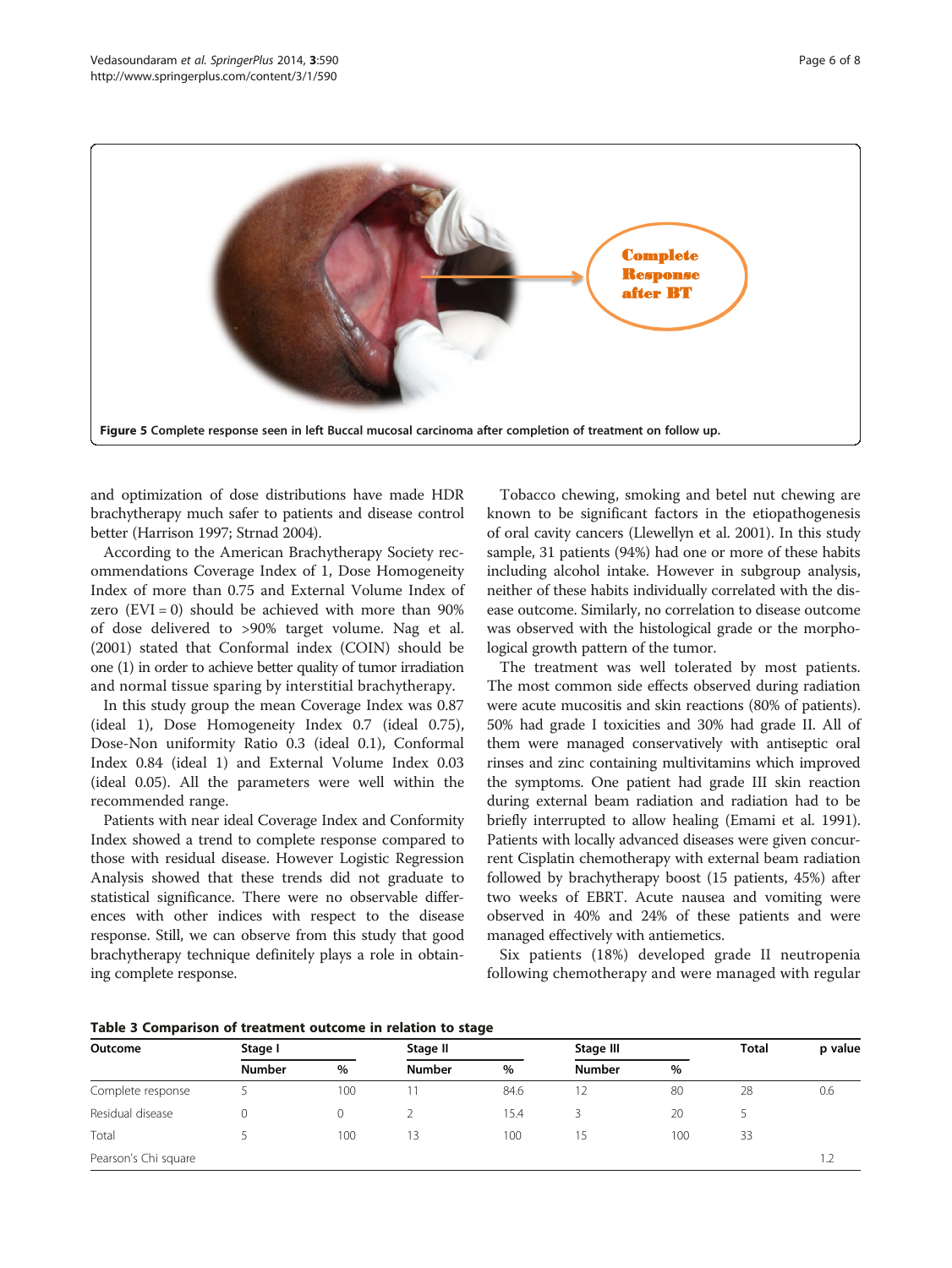#### <span id="page-6-0"></span>Table 4 Brachytherapy indices

| <b>Indices</b> | CR       |          | R        |          |  |
|----------------|----------|----------|----------|----------|--|
|                | Mean     | SD       | Mean     | SD       |  |
| CI             | 0.874851 | 0.053707 | 0.750564 | 0.014628 |  |
| DHI            | 0.682676 | 0.090335 | 0.696503 | 0.04411  |  |
| <b>DNR</b>     | 0.317324 | 0.090335 | 0.303497 | 0.04411  |  |
| <b>EVI</b>     | 0.032005 | 0.013143 | 0.09421  | 0.052554 |  |
| <b>COIN</b>    | 0.844155 | 0.056749 | 0.668754 | 0.029791 |  |

Abbreviations: CR complete response, R residual disease, CI Coverage index, DHI Dose Homogeneity index, COIN conformal index, DNR Dose Non uniformity Ratio, EVI-external volume index, SD- Standard deviation.

monitoring of blood counts and antibiotics whenever necessary. Few patients had treatment interruptions and delay in brachytherapy due to these acute toxicities (8 patients). However, there was no statistically significant effect on the local control with these delays.

8 month after completion of treatment one patient developed soft tissue necrosis. She was managed conservatively with analgesics and antibiotics. She was symptom free after six months of close follow up period (Emami et al. 1991).

#### Conclusion

Surgery with or without adjuvant radiotherapy has been the standard of treatment for buccal mucosal cancers. Most of the buccal mucosal cases are operated by Surgeons.

| Table 5 Toxicities observed during ebrt/ccrt and on |  |  |  |
|-----------------------------------------------------|--|--|--|
| follow up                                           |  |  |  |

| <b>Acute toxicities</b> |                | N              | $\%$  |
|-------------------------|----------------|----------------|-------|
| Acute skin reaction     | G <sub>0</sub> | 5              | 15.15 |
|                         | G1             | 17             | 51.51 |
|                         | G <sub>2</sub> | 10             | 30.3  |
|                         | G <sub>3</sub> | 1              | 3.03  |
| Acute mucositis         | G <sub>0</sub> | 5              | 15.15 |
|                         | G1             | 17             | 51.51 |
|                         | G <sub>2</sub> | 11             | 33.33 |
|                         | G <sub>2</sub> | $\overline{2}$ | 6.06  |
| Acute nausea            | NO             | 20             | 60.6  |
|                         | <b>YES</b>     | 13             | 39.39 |
| Acute vomiting          | G <sub>0</sub> | 25             | 75.75 |
|                         | G1             | $\overline{7}$ | 21.21 |
|                         | G <sub>2</sub> | 1              | 3.03  |
| G2 Neutropenia          | <b>NO</b>      | 27             | 81.81 |
|                         | <b>YES</b>     | 6              | 18.18 |
| Late toxicity           |                |                |       |
| Soft tissue necrosis    |                | 1              | 3.03  |
| Death                   |                | 1              | 3.03  |

Abbreviations: N number, % percentage, G grade.

Number of early buccal mucosal cases reported to Radiation Oncology department is small. We can say from the study that EBRT with brachytherapy boost can produce survival rate and local control comparable to surgery alone (Simon et al. [2009](#page-7-0)). With lower morbidity, better cosmetic and functional outcomes and comparable local control and survival rates, radiotherapy has slight advantage over surgery in early and locally advanced buccal mucosal lesions. Good brachytherapy technique and meticulous planning are essential to ensure adequate dose coverage of the tumor. Well planned multiple plane implants with adequate equally spaced flexible catheters will give more room for uniform dose delivery and translate to near ideal brachytherapy indices and better treatment outcomes.

#### Competing interests

The authors declare that they have no competing interests.

#### Authors' contributions

All authors read and approved the final manuscript.

#### Author details

<sup>1</sup> Radiation Oncologists, Department of Radiotherapy, Regional Cancer Center Jawaharlal Institute of Postgraduate Medical Education and Research, JIPMER, Puducherry - 6, Puducherry, India. <sup>2</sup>Medical Physicists, Department of Radiotherapy, Regional Cancer Center, Jawaharlal Institute of Postgraduate Medical Education and Research, Puducherry, India.

#### Received: 28 July 2014 Accepted: 29 September 2014 Published: 9 October 2014

#### References

- Ballonoff A, Chen C, Raben D (2006) Current radiation therapy management issues in oral cavity cancer. Otolaryngol Clin North Am 39(2):365–380
- Conill C, Verger E, Marruecos J, Vargas M, Biete A (2007) Low dose rate brachytherapy in lip carcinoma. Clin Transl Oncol 9:251–254
- Cox JD, Stetz J, Pajak TF (1995) Toxicity criteria of the radiation oncology group (RTOG) and the European organization for research and treatment of cancer (EORTC). Int J Radiat Oncol Biol Phys 31:1341–1346
- Donath D, Vuong T, Shenouda G, MacDonald B, Tabah R (1995) The potential uses of high-dose-rate brachytherapy in patients with head and neck cancer. Eur Arch Otorhinolaryngol 252:321–324
- Emami B, Lyman J, Brown A, Coia L, Goitein M, Munzenrider JE, Shank B, Solin LJ, Wesson M (1991) Tolerance of normal tissue to therapeutic radiation. Int J Radiat Oncol Biol Phys 21:109–122
- Feuvret L, Noël G, Mazeron JJ, Bey P (2006) Conformity index: a review. Int J Radiat Oncol Biol Phys 64(2):333–342
- Friedrich RE, Krüll A, Hellner D, Schwarz R, Heyer D, Plambeck K, Schmelzle R (1995) Interstitial high-dose rate brachytherapy with iridium-192 in patients with oral squamous cell carcinoma. J Craniomaxillofac Surg 23:238–242
- Harrison LB (1997) Applications of brachytherapy in head and neck cancer. Semin Surg Oncol 13(3):177–184
- Hiratsuka H, Miyakawa A, Nakamori K, Kido Y, Sunakawa H, Kohama G (1997) Multivariate analysis of occult lymph node as a prognostic indicator for patients with squamous cell carcinoma for the oral cavity. Cancer 80(3):351–356
- Kehwar TS, Akber SF, Passi K (2008) Qualitative dosimetric and radiobiological evaluation of high – dose – rate interstitial brachytherapy implants. Int J Med Sci 5(1):41–49. doi:10.7150/ijms.5.41
- Llewellyn CD, Johnson NW, Warnakulasuriya KA (2001) Risk factors for squamous cell carcinoma of the oral cavity in young people – a comprehensive literature review. Oral Oncol 37(5):401–418
- Matsui Y, Ohno K, Yamashita Y, Takahashi K (2007) Factors influencing postoperative speech function of tongue cancer patients following reconstruction with fasciocutaneous/myocutaneous flaps – a multicentre study. Int J Oral Maxillofac Surg 36(7):601–609